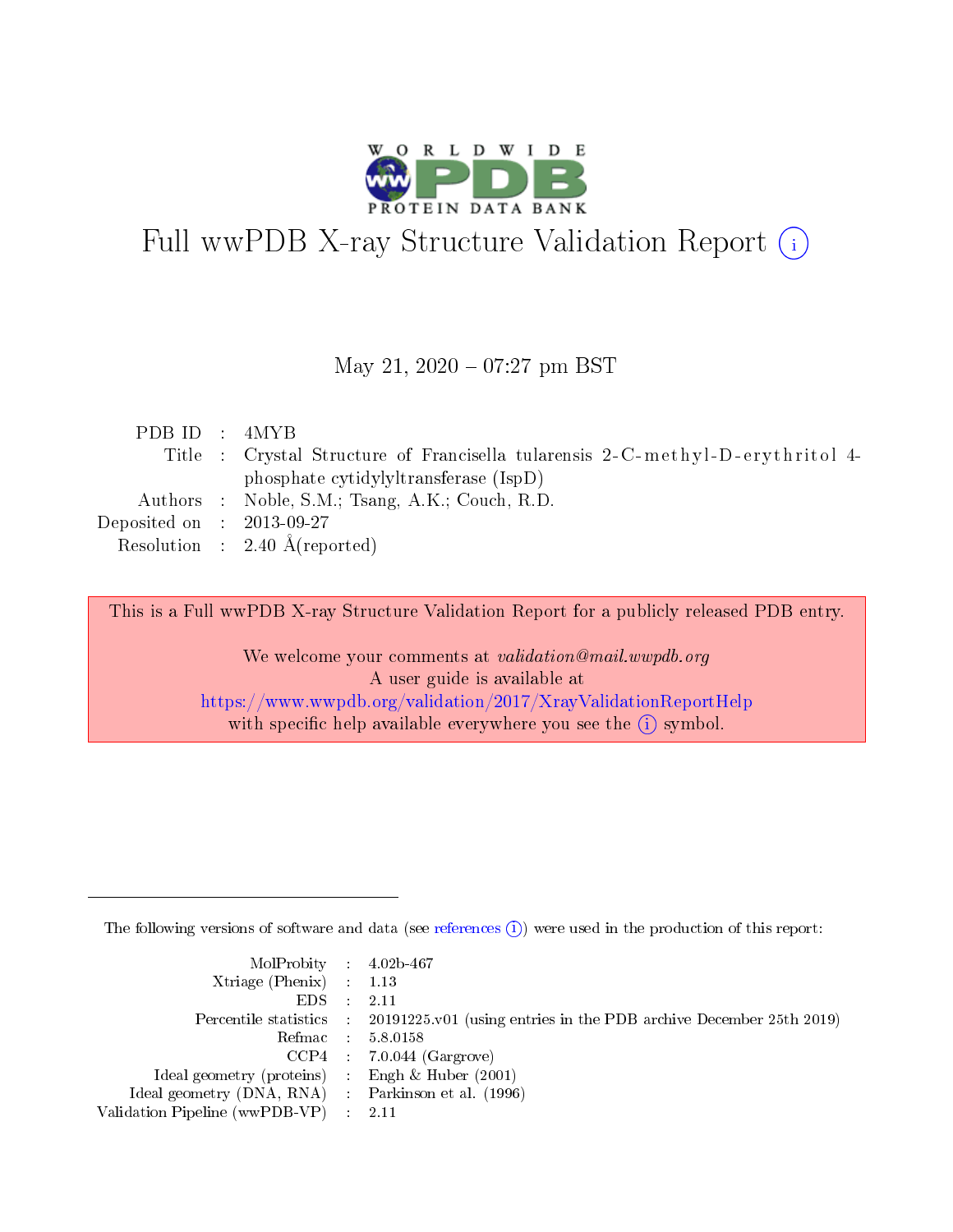# 1 [O](https://www.wwpdb.org/validation/2017/XrayValidationReportHelp#overall_quality)verall quality at a glance  $(i)$

The following experimental techniques were used to determine the structure: X-RAY DIFFRACTION

The reported resolution of this entry is 2.40 Å.

Percentile scores (ranging between 0-100) for global validation metrics of the entry are shown in the following graphic. The table shows the number of entries on which the scores are based.



| Metric                | Whole archive<br>$(\#\text{Entries})$ | Similar resolution<br>(#Entries, resolution range(Å)) |
|-----------------------|---------------------------------------|-------------------------------------------------------|
| $R_{free}$            | 130704                                | $3907(2.40-2.40)$                                     |
| Clashscore            | 141614                                | $4398(2.40-2.40)$                                     |
| Ramachandran outliers | 138981                                | $4318(2.40-2.40)$                                     |
| Sidechain outliers    | 138945                                | $\overline{4319}$ $(2.40-2.40)$                       |
| RSRZ outliers         | 127900                                | $3811 (2.40 - 2.40)$                                  |

The table below summarises the geometric issues observed across the polymeric chains and their fit to the electron density. The red, orange, yellow and green segments on the lower bar indicate the fraction of residues that contain outliers for  $>=3, 2, 1$  and 0 types of geometric quality criteria respectively. A grey segment represents the fraction of residues that are not modelled. The numeric value for each fraction is indicated below the corresponding segment, with a dot representing fractions  $\epsilon=5\%$  The upper red bar (where present) indicates the fraction of residues that have poor fit to the electron density. The numeric value is given above the bar.

| Mol       | $\Delta$ hain | Length | Quality of chain |     |     |  |
|-----------|---------------|--------|------------------|-----|-----|--|
|           |               |        | 12%              |     |     |  |
| <u>д.</u> | . .           | 261    | 67%              | 16% | 17% |  |

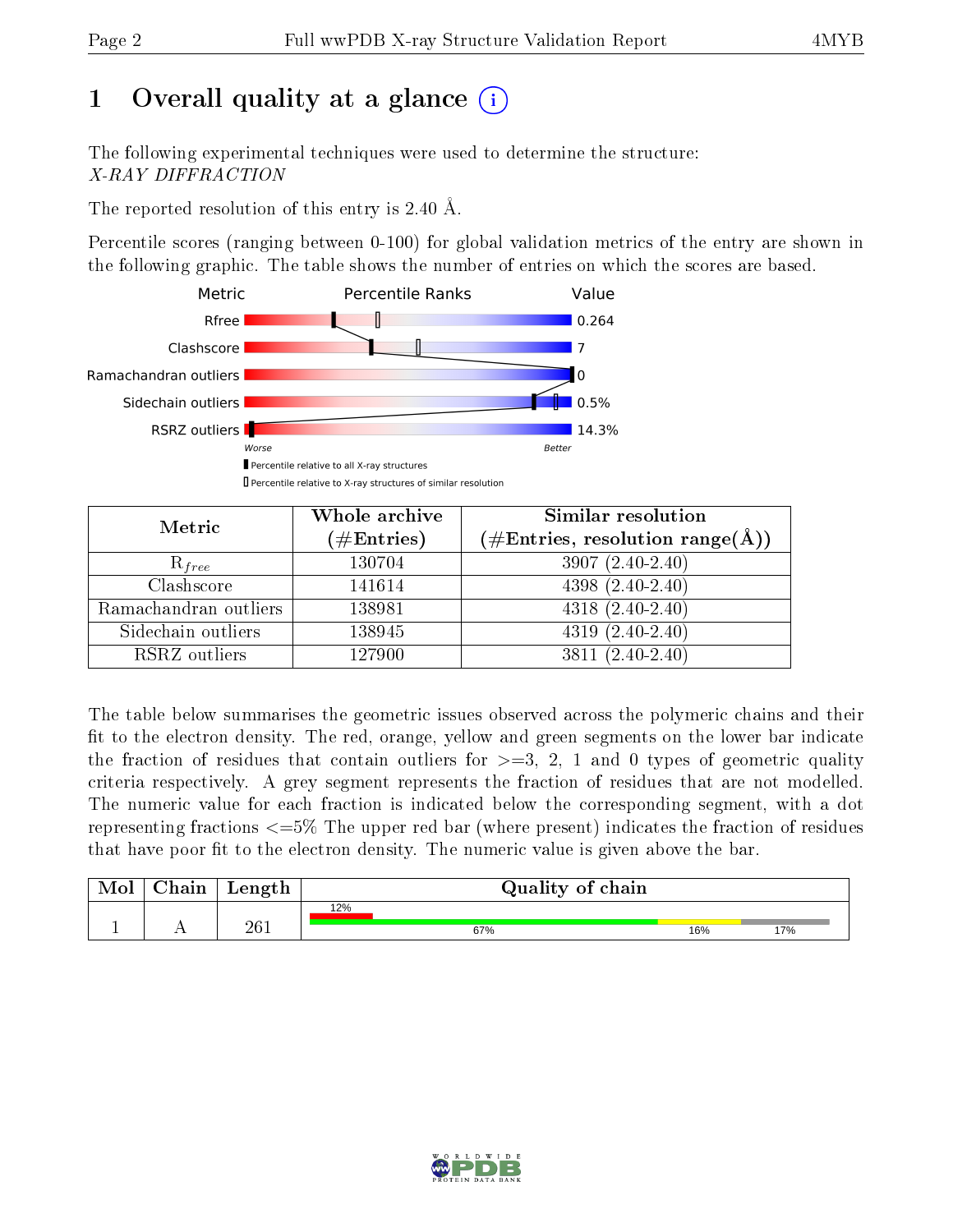# 2 Entry composition (i)

There are 2 unique types of molecules in this entry. The entry contains 1791 atoms, of which 0 are hydrogens and 0 are deuteriums.

In the tables below, the ZeroOcc column contains the number of atoms modelled with zero occupancy, the AltConf column contains the number of residues with at least one atom in alternate conformation and the Trace column contains the number of residues modelled with at most 2 atoms.

• Molecule 1 is a protein called 2-C-methyl-D-erythritol 4-phosphate cytidylyltransferase.

| Mol | Chain | $\mid$ Residues | $\rm{Atoms}$ |     |      | $\text{ZeroOcc} \mid \text{AltConf} \mid \text{Trace}$ |  |  |  |
|-----|-------|-----------------|--------------|-----|------|--------------------------------------------------------|--|--|--|
|     |       | $-217$<br>211   | $\rm Total$  | 114 | -291 | 328                                                    |  |  |  |

| Chain              | Residue          | Modelled                  | Actual                   | Comment               | Reference                      |
|--------------------|------------------|---------------------------|--------------------------|-----------------------|--------------------------------|
| A                  | $\mathbf{1}$     | VAL                       |                          | <b>EXPRESSION TAG</b> | $\overline{\text{UNP}}$ Q2A280 |
| $\bf{A}$           | 230              | <b>LYS</b>                |                          | <b>EXPRESSION TAG</b> | UNP<br>Q2A280                  |
| $\overline{A}$     | 231              | $\overline{\text{GLY}}$   | $\blacksquare$           | <b>EXPRESSION TAG</b> | $\overline{\text{UNP}}$ Q2A280 |
| $\boldsymbol{A}$   | 232              | <b>GLU</b>                | $\frac{1}{2}$            | <b>EXPRESSION TAG</b> | UNP<br>Q2A280                  |
| $\bf{A}$           | $\overline{233}$ | <b>LEU</b>                | L.                       | <b>EXPRESSION TAG</b> | <b>UNP</b><br>Q2A280           |
| $\boldsymbol{A}$   | 234              | <b>ASN</b>                | $\frac{1}{2}$            | <b>EXPRESSION TAG</b> | <b>UNP</b><br>Q2A280           |
| $\boldsymbol{A}$   | 235              | <b>SER</b>                | $\blacksquare$           | <b>EXPRESSION TAG</b> | UNP<br>Q2A280                  |
| А                  | 236              | <b>LYS</b>                |                          | <b>EXPRESSION TAG</b> | <b>UNP</b><br>Q2A280           |
| $\bf{A}$           | 237              | <b>LEU</b>                | $\frac{1}{2}$            | <b>EXPRESSION TAG</b> | <b>UNP Q2A280</b>              |
| $\overline{A}$     | 238              | $\overline{\mathrm{GLU}}$ | $\blacksquare$           | <b>EXPRESSION TAG</b> | UNP<br>Q2A280                  |
| А                  | 239              | <b>GLY</b>                |                          | <b>EXPRESSION TAG</b> | <b>UNP</b><br>Q2A280           |
| $\overline{\rm A}$ | 240              | $\overline{\text{LYS}}$   | $\frac{1}{2}$            | <b>EXPRESSION TAG</b> | $\overline{\text{UNP Q2A280}}$ |
| $\boldsymbol{A}$   | 241              | PRO                       | $\overline{a}$           | <b>EXPRESSION TAG</b> | UNP<br>Q2A280                  |
| $\boldsymbol{A}$   | 242              | ILE                       |                          | <b>EXPRESSION TAG</b> | <b>UNP</b><br>Q2A280           |
| $\boldsymbol{A}$   | 243              | PRO                       | ÷,                       | <b>EXPRESSION TAG</b> | $\overline{\text{UNP Q2A280}}$ |
| $\boldsymbol{A}$   | 244              | <b>ASN</b>                | ÷                        | <b>EXPRESSION TAG</b> | UNP<br>Q2A280                  |
| $\boldsymbol{A}$   | 245              | PRO                       |                          | <b>EXPRESSION TAG</b> | <b>UNP</b><br>Q2A280           |
| $\bf{A}$           | 246              | <b>LEU</b>                | $\equiv$                 | <b>EXPRESSION TAG</b> | <b>UNP Q2A280</b>              |
| $\boldsymbol{A}$   | 247              | <b>LEU</b>                | $\overline{\phantom{0}}$ | <b>EXPRESSION TAG</b> | UNP<br>Q2A280                  |
| $\bf{A}$           | 248              | $\overline{\text{GLY}}$   |                          | <b>EXPRESSION TAG</b> | <b>UNP</b><br>Q2A280           |
| А                  | 249              | <b>LEU</b>                | ÷.                       | <b>EXPRESSION TAG</b> | $\overline{UP}$ Q2A280         |
| $\overline{A}$     | 250              | $\overline{\text{ASP}}$   | $\overline{\phantom{0}}$ | <b>EXPRESSION TAG</b> | UNP<br>Q2A280                  |
| $\boldsymbol{A}$   | 251              | <b>SER</b>                |                          | <b>EXPRESSION TAG</b> | <b>UNP</b><br>Q2A280           |
| А                  | 252              | <b>THR</b>                | ÷,                       | <b>EXPRESSION TAG</b> | UNP<br>Q2A280                  |
| $\overline{A}$     | 253              | ARG                       | ÷                        | <b>EXPRESSION TAG</b> | UNP<br>Q2A280                  |
| $\boldsymbol{A}$   | 254              | <b>THR</b>                | ÷,                       | <b>EXPRESSION TAG</b> | <b>UNP</b><br>Q2A280           |
| $\boldsymbol{A}$   | 255              | <b>GLY</b>                | $\blacksquare$           | <b>EXPRESSION TAG</b> | $\overline{\text{UNP}}$ Q2A280 |

There are 33 discrepancies between the modelled and reference sequences:

Continued on next page...

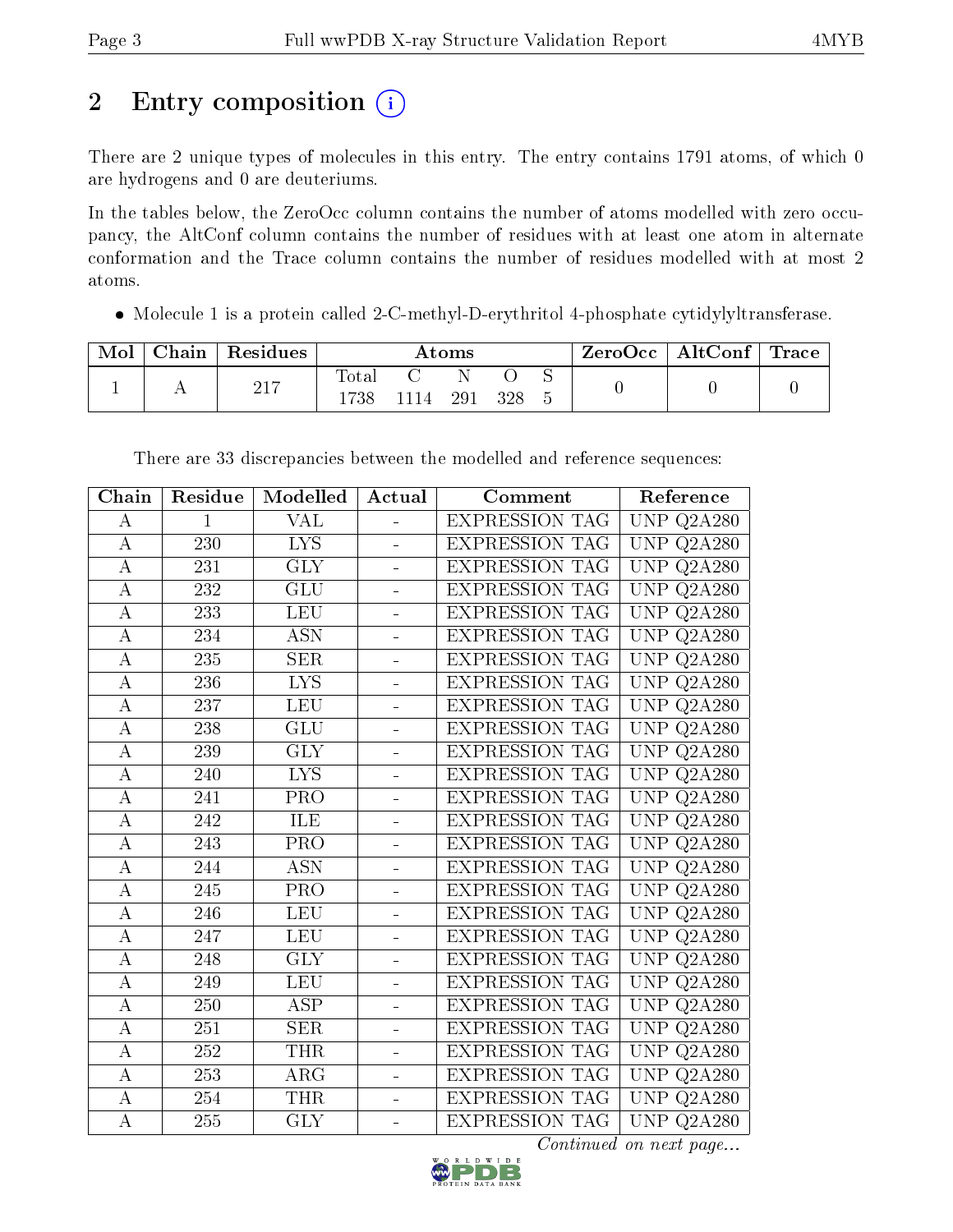| Chain | $\mid$ Residue $\mid$ | Modelled   | $\,$ Actual $^+$ | Comment                          | Reference                           |
|-------|-----------------------|------------|------------------|----------------------------------|-------------------------------------|
| А     | 256                   | <b>HIS</b> |                  | <b>EXPRESSION TAG</b>            | $\overline{\phantom{1}}$ UNP Q2A280 |
|       | 257                   | <b>HIS</b> |                  | <b>EXPRESSION TAG</b> UNP Q2A280 |                                     |
|       | 258                   | <b>HIS</b> |                  | <b>EXPRESSION TAG</b> UNP Q2A280 |                                     |
| А     | 259                   | <b>HIS</b> |                  | <b>EXPRESSION TAG</b> UNP Q2A280 |                                     |
|       | 260                   | <b>HIS</b> |                  | <b>EXPRESSION TAG</b> UNP Q2A280 |                                     |
|       | 261                   | <b>HIS</b> |                  | EXPRESSION TAG UNP $Q2A280$      |                                     |

Continued from previous page...

 $\bullet\,$  Molecule 2 is water.

|  | Mol   Chain   Residues | Atoms. | $\rm ZeroOcc$   $\rm AltConf$ |  |
|--|------------------------|--------|-------------------------------|--|
|  |                        | l'ota. |                               |  |

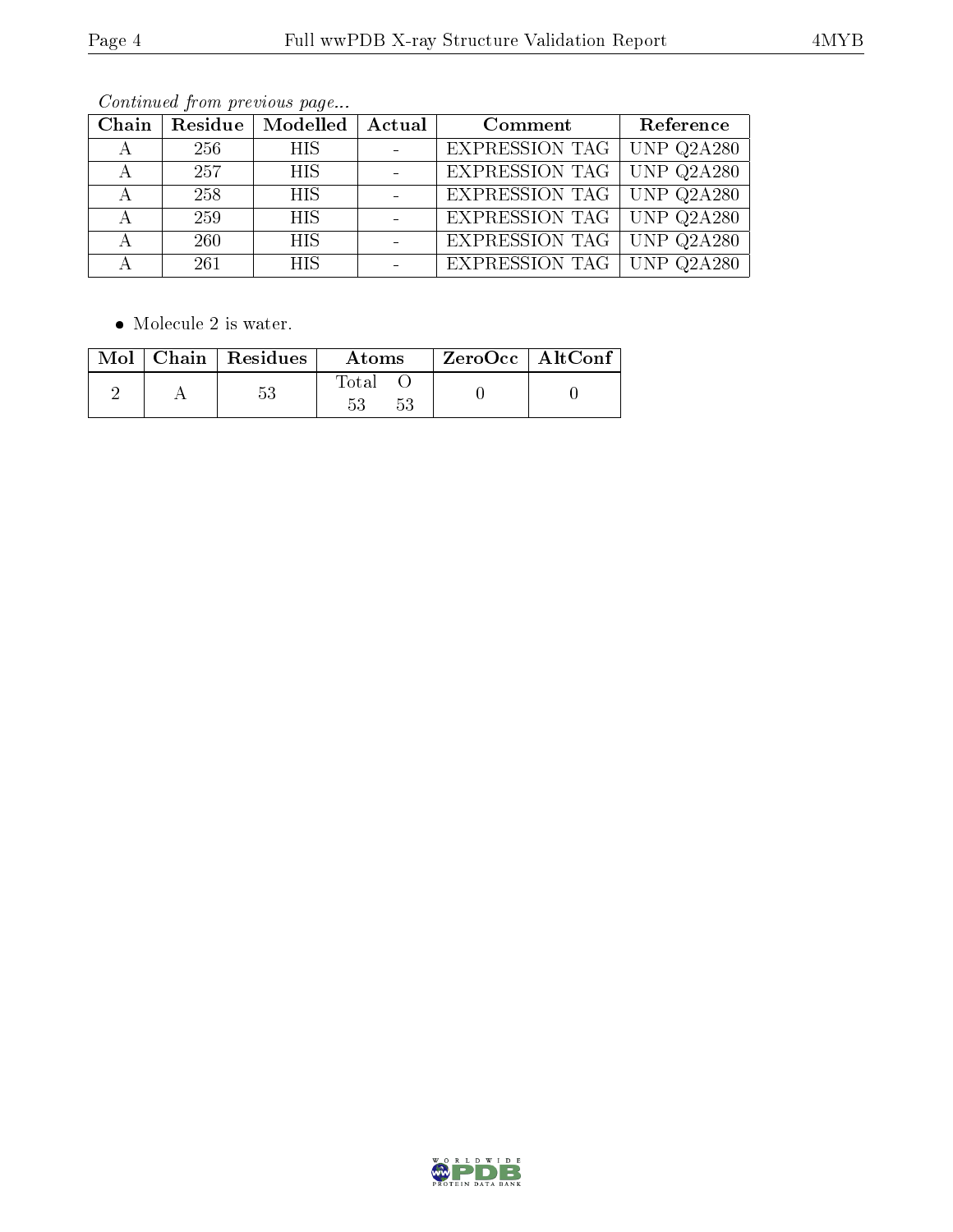# 3 Residue-property plots  $(i)$

These plots are drawn for all protein, RNA and DNA chains in the entry. The first graphic for a chain summarises the proportions of the various outlier classes displayed in the second graphic. The second graphic shows the sequence view annotated by issues in geometry and electron density. Residues are color-coded according to the number of geometric quality criteria for which they contain at least one outlier: green  $= 0$ , yellow  $= 1$ , orange  $= 2$  and red  $= 3$  or more. A red dot above a residue indicates a poor fit to the electron density (RSRZ  $> 2$ ). Stretches of 2 or more consecutive residues without any outlier are shown as a green connector. Residues present in the sample, but not in the model, are shown in grey.

• Molecule 1: 2-C-methyl-D-erythritol 4-phosphate cytidylyltransferase



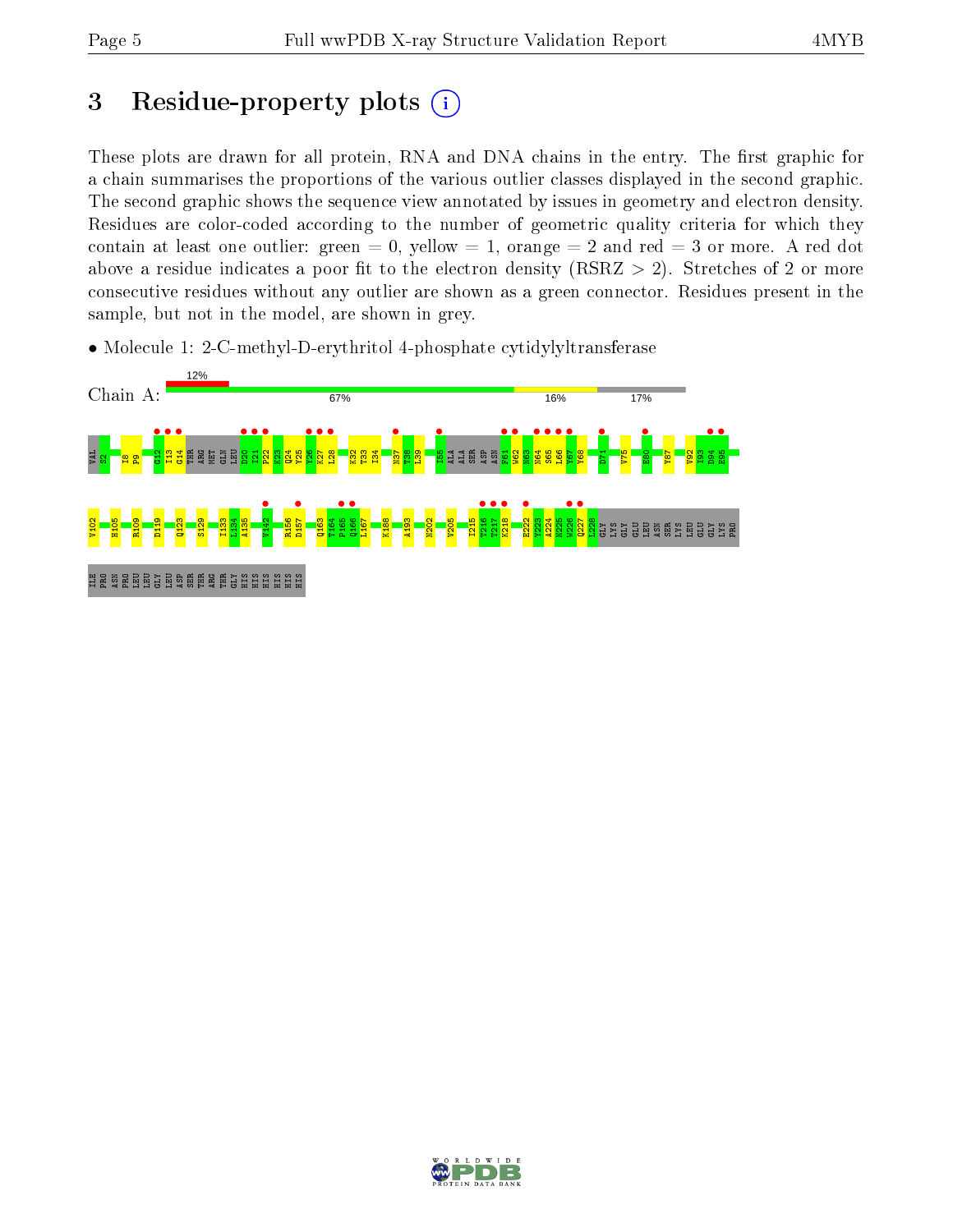# 4 Data and refinement statistics  $(i)$

| Property                                                                                        | Value                                               | Source     |
|-------------------------------------------------------------------------------------------------|-----------------------------------------------------|------------|
| Space group                                                                                     | F 41 3 2                                            | Depositor  |
| Cell constants                                                                                  | $200.41\text{\AA}$<br>200.41Å<br>$200.41\text{\AA}$ | Depositor  |
| a, b, c, $\alpha$ , $\beta$ , $\gamma$                                                          | $90.00^{\circ}$<br>$90.00^\circ$<br>$90.00^\circ$   |            |
| Resolution $(A)$                                                                                | 30.56<br>2.40<br>$\frac{1}{2}$                      | Depositor  |
|                                                                                                 | 30.56<br>$-2.20$                                    | <b>EDS</b> |
| % Data completeness                                                                             | $98.0(30.56-2.40)$                                  | Depositor  |
| (in resolution range)                                                                           | 98.2 (30.56-2.20)                                   | <b>EDS</b> |
| $R_{merge}$                                                                                     | 0.08                                                | Depositor  |
| $\mathrm{R}_{sym}$                                                                              | 0.07                                                | Depositor  |
| $\langle I/\sigma(I) \rangle$ <sup>1</sup>                                                      | 7.14 (at $2.20\text{\AA}$ )                         | Xtriage    |
| Refinement program                                                                              | PHENIX 1.8 1069                                     | Depositor  |
|                                                                                                 | $0.255$ , $0.266$                                   | Depositor  |
| $R, R_{free}$                                                                                   | $0.257$ ,<br>0.264                                  | DCC        |
| $\mathcal{R}_{free}$ test set                                                                   | 903 reflections $(5.09\%)$                          | wwPDB-VP   |
| Wilson B-factor $(A^2)$                                                                         | 42.1                                                | Xtriage    |
| Anisotropy                                                                                      | 0.000                                               | Xtriage    |
| $\overline{\mathrm{Bulk}}$ solvent $k_{sol}(\mathrm{e}/\mathrm{A}^3)$ , $B_{sol}(\mathrm{A}^2)$ | 0.33, 54.4                                          | <b>EDS</b> |
| L-test for twinning <sup>2</sup>                                                                | $< L >$ = 0.50, $< L2$ > = 0.34                     | Xtriage    |
| Estimated twinning fraction                                                                     | No twinning to report.                              | Xtriage    |
| $F_o, F_c$ correlation                                                                          | 0.92                                                | <b>EDS</b> |
| Total number of atoms                                                                           | 1791                                                | wwPDB-VP   |
| Average B, all atoms $(A^2)$                                                                    | 73.0                                                | wwPDB-VP   |

Xtriage's analysis on translational NCS is as follows: The largest off-origin peak in the Patterson function is  $2.91\%$  of the height of the origin peak. No significant pseudotranslation is detected.

<sup>&</sup>lt;sup>2</sup>Theoretical values of  $\langle |L| \rangle$ ,  $\langle L^2 \rangle$  for acentric reflections are 0.5, 0.333 respectively for untwinned datasets, and 0.375, 0.2 for perfectly twinned datasets.



<span id="page-5-1"></span><span id="page-5-0"></span><sup>1</sup> Intensities estimated from amplitudes.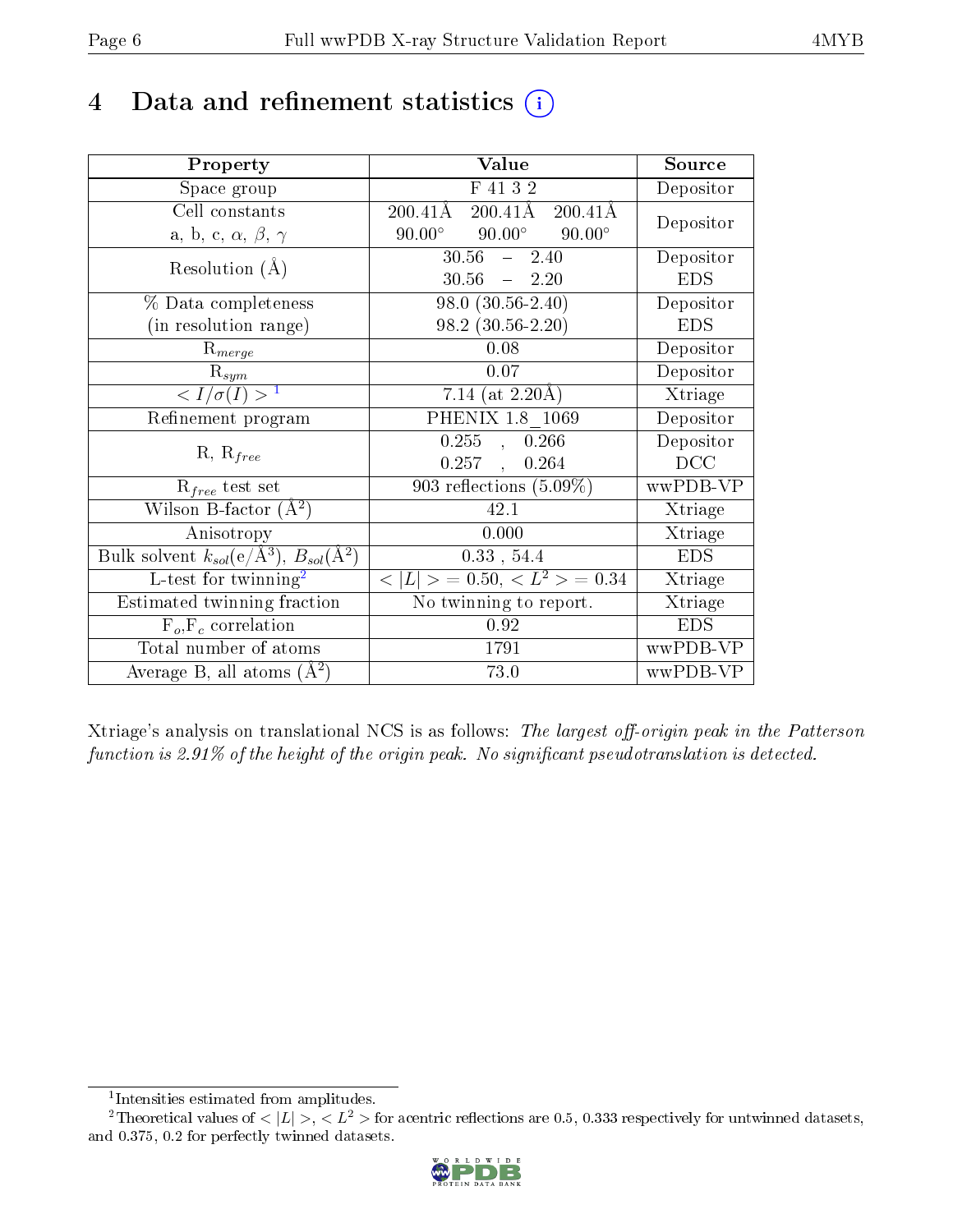# 5 Model quality  $(i)$

### 5.1 Standard geometry  $(i)$

The Z score for a bond length (or angle) is the number of standard deviations the observed value is removed from the expected value. A bond length (or angle) with  $|Z| > 5$  is considered an outlier worth inspection. RMSZ is the root-mean-square of all Z scores of the bond lengths (or angles).

| Mol   Chain |      | Bond lengths                    | Bond angles |        |  |
|-------------|------|---------------------------------|-------------|--------|--|
|             |      | RMSZ $ #Z  > 5$ RMSZ $ #Z  > 5$ |             |        |  |
|             | 0.45 | 0/1771                          | 0.63        | 0/2403 |  |

There are no bond length outliers.

There are no bond angle outliers.

There are no chirality outliers.

There are no planarity outliers.

### 5.2 Too-close contacts  $\overline{()}$

In the following table, the Non-H and H(model) columns list the number of non-hydrogen atoms and hydrogen atoms in the chain respectively. The H(added) column lists the number of hydrogen atoms added and optimized by MolProbity. The Clashes column lists the number of clashes within the asymmetric unit, whereas Symm-Clashes lists symmetry related clashes.

| Mol |      |      | Chain   Non-H   H(model)   H(added)   Clashes   Symm-Clashes |
|-----|------|------|--------------------------------------------------------------|
|     | -738 | -722 |                                                              |
|     |      |      |                                                              |
|     |      |      |                                                              |

The all-atom clashscore is defined as the number of clashes found per 1000 atoms (including hydrogen atoms). The all-atom clashscore for this structure is 7.

All (26) close contacts within the same asymmetric unit are listed below, sorted by their clash magnitude.

| Atom-1            | Atom-2              | Interatomic<br>distance $(A)$ | Clash<br>overlap $(\AA)$ |
|-------------------|---------------------|-------------------------------|--------------------------|
| 1:A:119:ASP:OD1   | 1: A: 123: GLN: NE2 | 225                           | 0.69                     |
| 1: A:92: VAL:HG13 | 1: A:92: VAL:O      | 197                           | 0.63                     |
| 1: A:64: ASN:HA   | 1: A:66:LEU:HB3     | 1.89                          | 0.55                     |
| 1:A:9:PRO:HD2     | 1: A: 105: HIS: O   | 2.07                          | O 54                     |

Continued on next page...

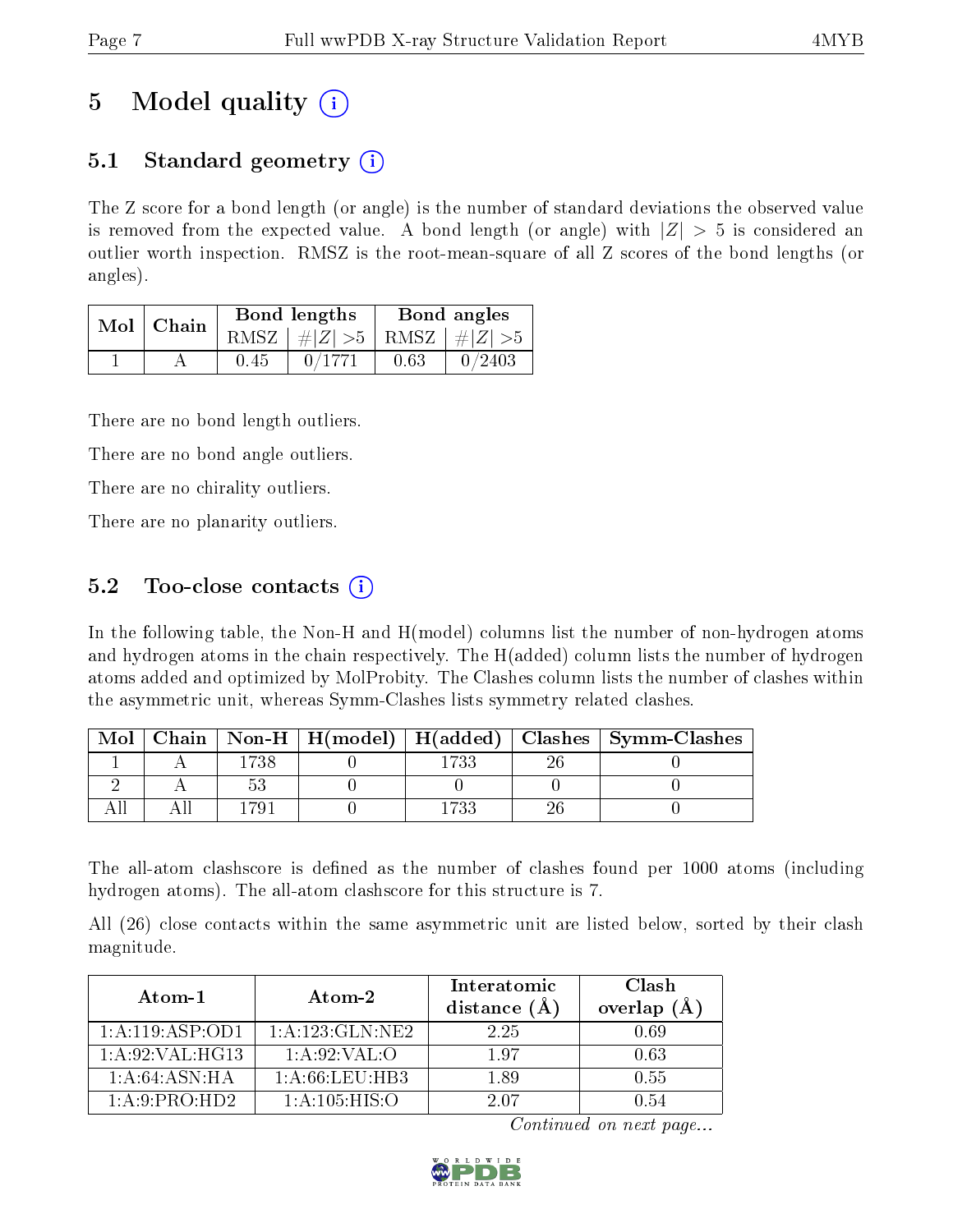|                      |                     | Interatomic    | Clash         |  |
|----------------------|---------------------|----------------|---------------|--|
| Atom-1               | Atom-2              | distance $(A)$ | overlap $(A)$ |  |
| 1: A:92:VAL:O        | 1: A:92: VAL:CG1    | 2.56           | 0.52          |  |
| 1:A:109:ARG:NH2      | 1:A:163:GLN:OE1     | 2.40           | 0.49          |  |
| 1: A:218: LYS:O      | 1: A:222: GLU:HG2   | 2.13           | 0.49          |  |
| 1: A:65:SER:N        | 1: A:66:LEU:HA      | 2.27           | 0.48          |  |
| 1:A:22:PRO:HB2       | 1: A:24: GLN: HG2   | 1.96           | 0.48          |  |
| 1: A: 188: LYS: HD3  | 1: A: 188: LYS: O   | 2.14           | 0.47          |  |
| 1: A: 133: ILE: HG21 | 1:A:193:ALA:HB2     | 1.97           | 0.45          |  |
| 1:A:224:ALA:O        | 1:A:227:GLN:HB3     | 2.16           | 0.45          |  |
| 1: A:32: LYS:O       | 1: A:37: ASN:ND2    | 2.50           | 0.45          |  |
| 1:A:32:LYS:HB3       | 1:A:37:ASN:OD1      | 2.17           | 0.45          |  |
| 1: A:62:TRP:CD1      | 1: A:75: VAL:HGI1   | 2.52           | 0.44          |  |
| 1: A: 156: ARG: HB2  | 1:A:157:ASP:HB3     | 1.99           | 0.44          |  |
| 1: A:8:ILE:HD12      | 1: A:39: LEU: HD23  | 1.99           | 0.44          |  |
| 1:A:129:SER:OG       | 1:A:202:ASN:O       | 2.25           | 0.43          |  |
| 1:A:34:ILE:HD13      | 1: A:215: ILE: HD12 | 2.01           | 0.43          |  |
| 1: A:28:LEU:HA       | 1: A:28:LEU:HD23    | 1.73           | 0.42          |  |
| 1: A: 13: ILE: HA    | 1:A:14:GLY:HA3      | 1.63           | 0.42          |  |
| 1:A:135:ALA:HB3      | 1:A:205:VAL:HG13    | 2.02           | 0.41          |  |
| 1:A:102:VAL:O        | 1:A:167:LEU:HD12    | 2.20           | 0.41          |  |
| 1: A:66:LEU:O        | 1: A:68:TYR:N       | 2.54           | 0.41          |  |
| 1:A:27:LYS:HA        | 1:A:33:THR:HA       | 2.03           | 0.41          |  |
| 1: A:25:TYR:HE1      | 1: A:65:SER:HG      | 1.64           | 0.40          |  |

Continued from previous page...

There are no symmetry-related clashes.

### 5.3 Torsion angles (i)

#### 5.3.1 Protein backbone (i)

In the following table, the Percentiles column shows the percent Ramachandran outliers of the chain as a percentile score with respect to all X-ray entries followed by that with respect to entries of similar resolution.

The Analysed column shows the number of residues for which the backbone conformation was analysed, and the total number of residues.

| Mol   Chain | Analysed                                 | Favoured   Allowed   Outliers   Percentiles |  |                         |  |
|-------------|------------------------------------------|---------------------------------------------|--|-------------------------|--|
|             | $211/261$ (81\%)   201 (95\%)   10 (5\%) |                                             |  | $\vert$ 100 100 $\vert$ |  |

There are no Ramachandran outliers to report.

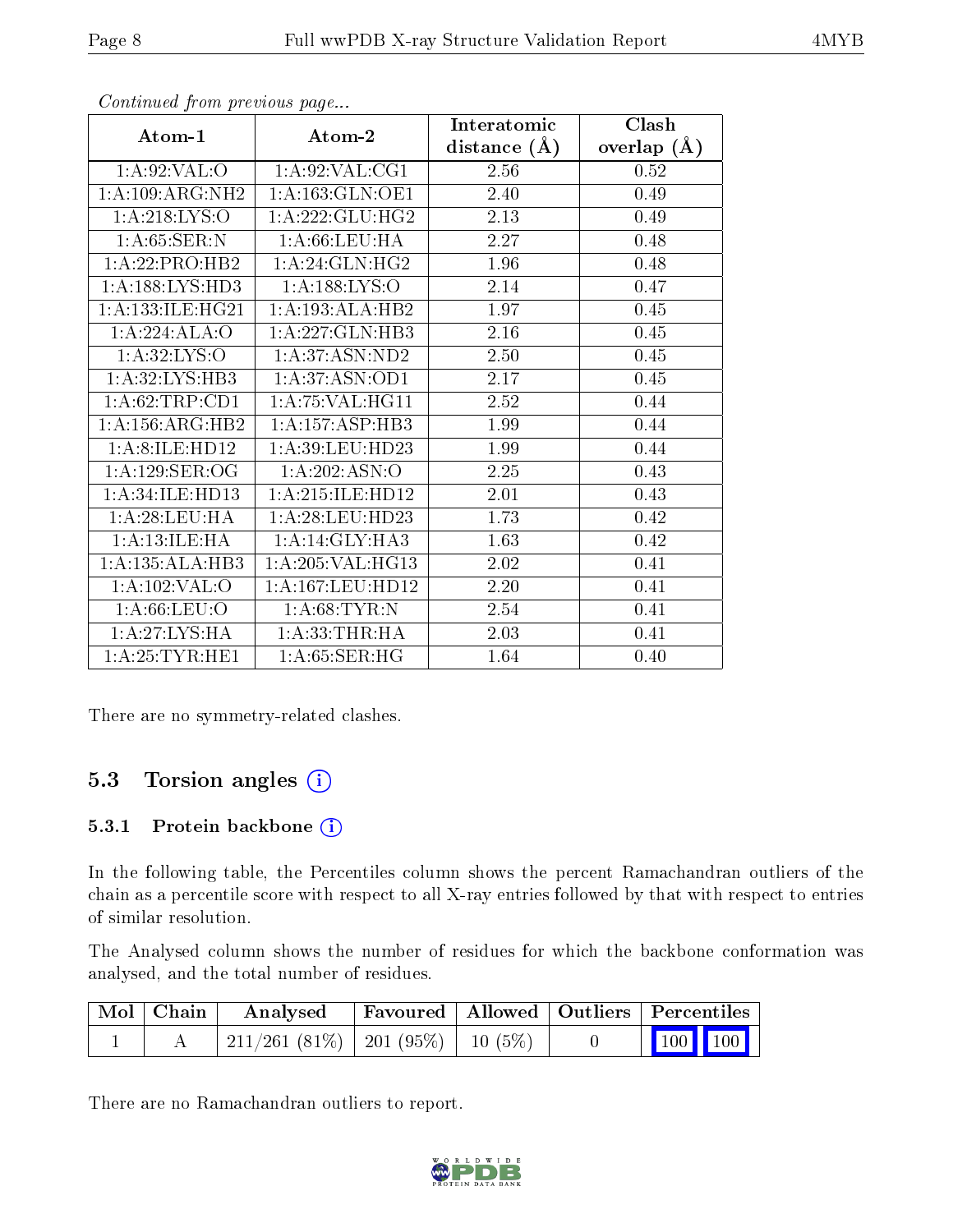#### 5.3.2 Protein sidechains  $(i)$

In the following table, the Percentiles column shows the percent sidechain outliers of the chain as a percentile score with respect to all X-ray entries followed by that with respect to entries of similar resolution.

The Analysed column shows the number of residues for which the sidechain conformation was analysed, and the total number of residues.

| Mol   Chain | Analysed                                       | Rotameric   Outliers   Percentiles |       |
|-------------|------------------------------------------------|------------------------------------|-------|
|             | $193/230$ $(84\%)$   192 $(100\%)$   1 $(0\%)$ |                                    | 88 95 |

All (1) residues with a non-rotameric sidechain are listed below:

| Chain | Res | ype |
|-------|-----|-----|
|       |     |     |

Some sidechains can be flipped to improve hydrogen bonding and reduce clashes. There are no such sidechains identified.

#### 5.3.3 RNA  $(i)$

There are no RNA molecules in this entry.

#### 5.4 Non-standard residues in protein, DNA, RNA chains  $(i)$

There are no non-standard protein/DNA/RNA residues in this entry.

#### 5.5 Carbohydrates  $(i)$

There are no carbohydrates in this entry.

#### 5.6 Ligand geometry  $(i)$

There are no ligands in this entry.

#### 5.7 [O](https://www.wwpdb.org/validation/2017/XrayValidationReportHelp#nonstandard_residues_and_ligands)ther polymers  $(i)$

There are no such residues in this entry.

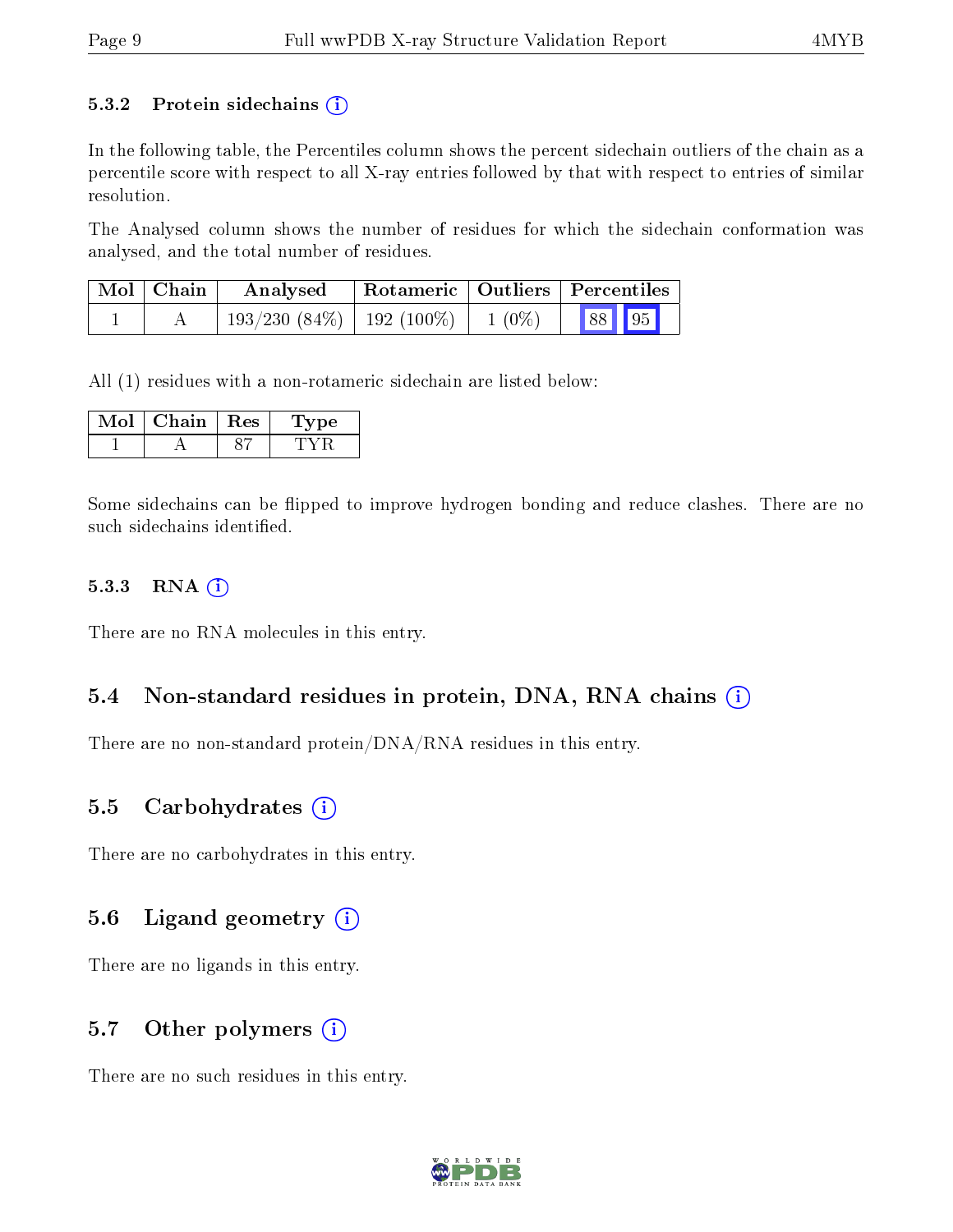### 5.8 Polymer linkage issues (i)

There are no chain breaks in this entry.

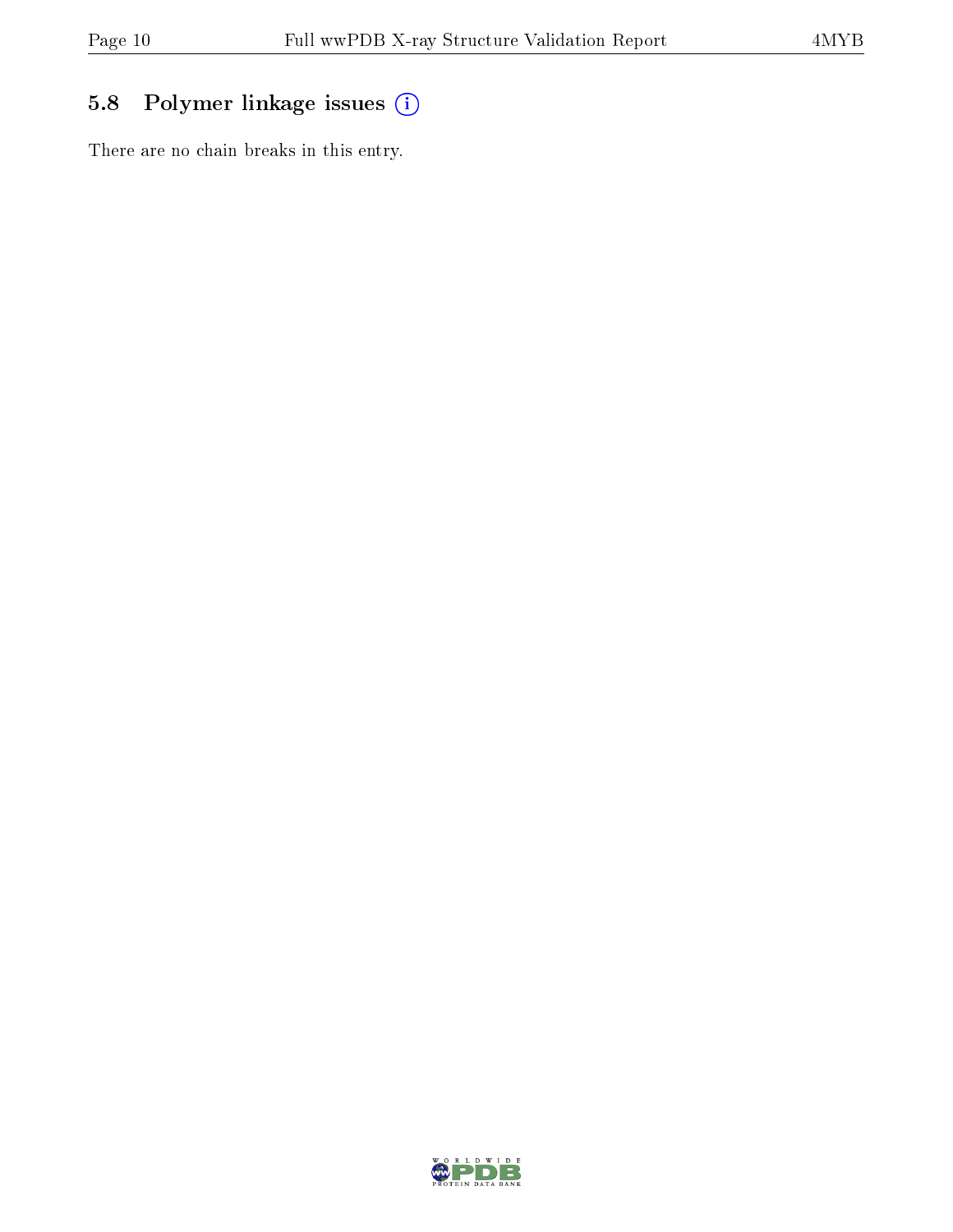# 6 Fit of model and data  $(i)$

### 6.1 Protein, DNA and RNA chains  $(i)$

In the following table, the column labelled  $#RSRZ> 2'$  contains the number (and percentage) of RSRZ outliers, followed by percent RSRZ outliers for the chain as percentile scores relative to all X-ray entries and entries of similar resolution. The OWAB column contains the minimum, median,  $95<sup>th</sup>$  percentile and maximum values of the occupancy-weighted average B-factor per residue. The column labelled ' $Q< 0.9$ ' lists the number of (and percentage) of residues with an average occupancy less than 0.9.

| $\mid$ Mol $\mid$ Chain | Analysed           | $^+$ <rsrz></rsrz> | $\rm \#RSRZ{>}2$                    | $\text{OWAB}(\AA^2)$ $\mid$ Q<0.9 |  |
|-------------------------|--------------------|--------------------|-------------------------------------|-----------------------------------|--|
|                         | $\pm 217/261(83%)$ | 0.67               | 31 (14%)   2   2   31, 66, 133, 164 |                                   |  |

All (31) RSRZ outliers are listed below:

| Mol            | Chain                   | Res              | Type                      | $\rm RSRZ$       |
|----------------|-------------------------|------------------|---------------------------|------------------|
| $\overline{1}$ | $\overline{A}$          | 226              | TRP                       | 10.4             |
| $\overline{1}$ | $\overline{A}$          | $\overline{13}$  | ILE                       | 10.1             |
| $\overline{1}$ | $\overline{A}$          | $\overline{66}$  | LEU                       | $\overline{8.2}$ |
| $\overline{1}$ | $\overline{A}$          | 14               | $\overline{\text{GLY}}$   | $\rm 8.0$        |
| $\overline{1}$ | $\overline{A}$          | $\overline{61}$  | PHE                       | $\overline{7.0}$ |
| $\overline{1}$ | $\overline{A}$          | $\overline{12}$  | $\overline{\text{GLY}}$   | $\overline{5.5}$ |
| $\overline{1}$ | $\overline{A}$          | $\overline{28}$  | <b>LEU</b>                | 4.9              |
| $\overline{1}$ | $\overline{\rm A}$      | 67               | <b>TYR</b>                | 4.2              |
| $\overline{1}$ | $\overline{A}$          | $\overline{26}$  | <b>TYR</b>                | 4.2              |
| $\overline{1}$ | $\overline{A}$          | 227              | $\overline{\text{GLN}}$   | $4.0\,$          |
| $\overline{1}$ | $\overline{\rm A}$      | $\overline{62}$  | <b>TRP</b>                | $\overline{3.9}$ |
| $\overline{1}$ | $\overline{A}$          | $\overline{20}$  | $\overline{\text{ASP}}$   | $\overline{3.8}$ |
| $\overline{1}$ | $\overline{A}$          | $\overline{222}$ | $\overline{\text{GLU}}$   | $\overline{3.8}$ |
| $\overline{1}$ | $\overline{\rm A}$      | 80               | $\overline{{\rm GLU}}$    | $\overline{3.5}$ |
| $\overline{1}$ | $\overline{A}$          | $\overline{71}$  | $\overline{\text{ASP}}$   | $\overline{3.5}$ |
| $\overline{1}$ | $\overline{A}$          | 165              | PRO                       | $\overline{3.5}$ |
| $\overline{1}$ | $\overline{\rm A}$      | $\overline{94}$  | $\overline{\rm ASP}$      | $\overline{3.4}$ |
| $\mathbf{1}$   | $\overline{A}$          | 157              | $\overline{\rm ASP}$      | $\overline{3.3}$ |
| $\overline{1}$ | $\overline{A}$          | $\overline{55}$  | ILE                       | $\overline{3.2}$ |
| $\overline{1}$ | $\overline{A}$          | $\sqrt{22}$      | $\overline{\text{PRO}}$   | $\overline{3.1}$ |
| $\overline{1}$ | $\overline{A}$          | 218              | $\overline{\text{LYS}}$   | $\overline{2.9}$ |
| $\overline{1}$ | $\overline{A}$          | $\overline{64}$  | $\overline{\mathrm{ASN}}$ | $\overline{2.8}$ |
| $\mathbf{1}$   | $\overline{A}$          | 217              | <b>THR</b>                | $2.8\,$          |
| $\overline{1}$ | $\overline{A}$          | $\overline{95}$  | $\overline{\text{GLU}}$   | $2.8\,$          |
| $\overline{1}$ | $\overline{\mathbf{A}}$ | $\overline{216}$ | <b>THR</b>                | $\overline{2.6}$ |
| $\mathbf{1}$   | $\overline{\rm A}$      | $\overline{21}$  | <b>ILE</b>                | $2.6\,$          |
| $\overline{1}$ | $\overline{\rm A}$      | 142              | $\overline{\text{VAL}}$   | 2.4              |

Continued on next page...